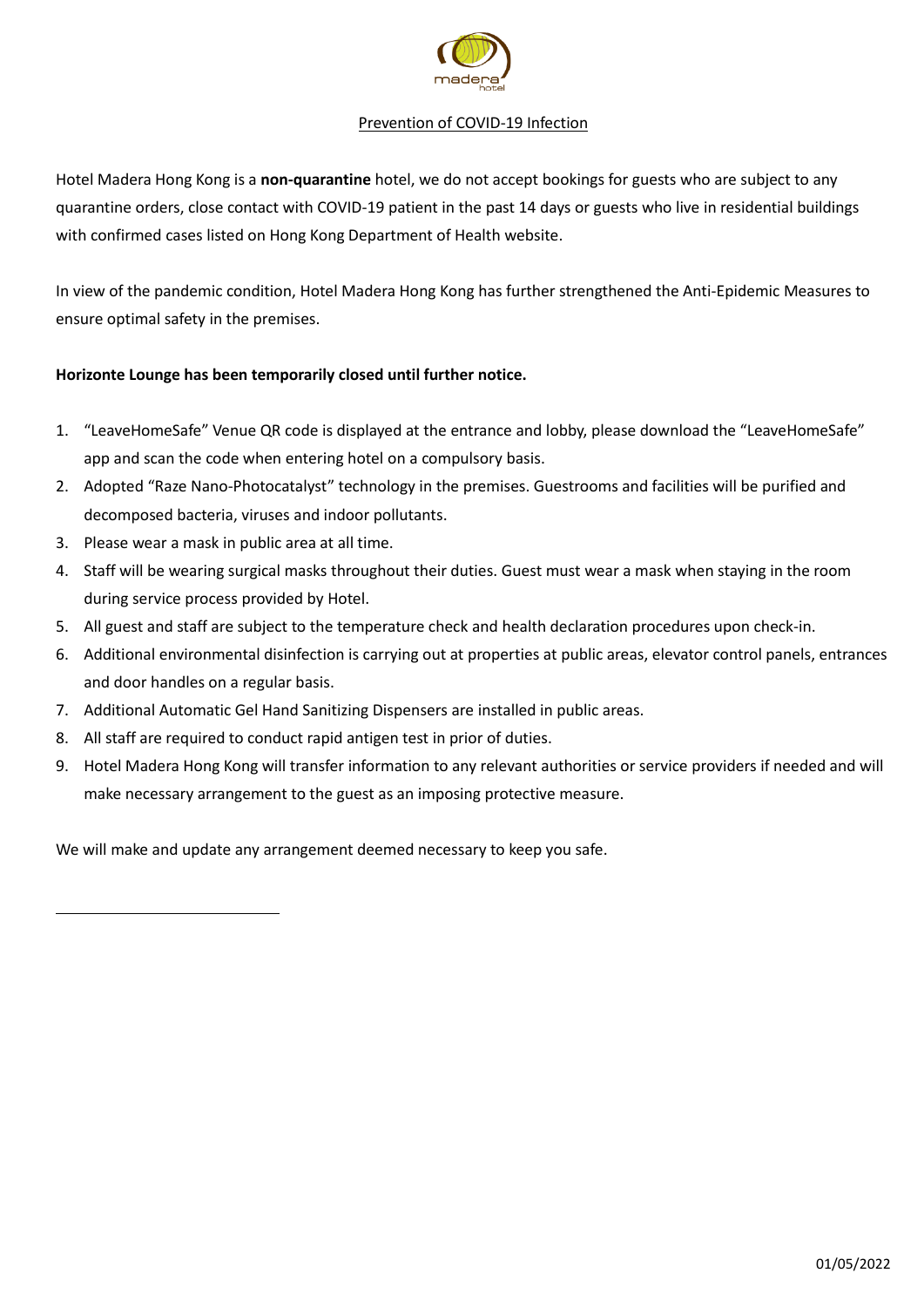

### 預防 2019 冠狀病毒病感染

木的地酒店並非政府指定檢疫酒店,恕不接待於過去 14 日與新型冠狀病毒 (COVID-19)患者有密切接觸或於過 去 14 日居住於香港衛生署網站所列的「曾有確診或疑似新型冠狀病毒(COVID-19)個案的大廈名單」的客人。

配合政府最新防疫政策,酒店已進一步加強有關預防措施,確保酒店達至最高的安全標準。

# 酒吧暫停開放,直至另行通知。

- 1. 「安心出行」流動應用程式場所二維碼已張貼於酒店出入口及大堂,客人請自行下載「安心出行」應用程 式,在到訪酒店時,掃描場所二維碼
- 2. 酒店已使用「Raze 納米光觸媒」技術徹底消毒及淨化,客房及設施等均已完成噴灑消毒
- 3. 身處公共地方須一直佩戴口罩
- 4. 所有員工在當值時均會佩戴口罩,如客人於員工進行客房服務時同時留在房內,均須戴上口罩
- 5. 所有客人及員工,均須通過體溫檢測及須填寫健康申報表
- 6. 增加所有公共地方及設施每日清潔及消毒的次數
- 7. 於公共地方額外增設多個免觸式酒精消毒機
- 8. 所有員工於當值前必須通過抗原快速測試
- 9. 如客人有任何健康狀況,會依循衛生署指引向有關部門通報及作出適當安排,以確保客人及員工的安全

酒店將因應潛在風險及實際情況不斷更新防疫措施,以策安全。